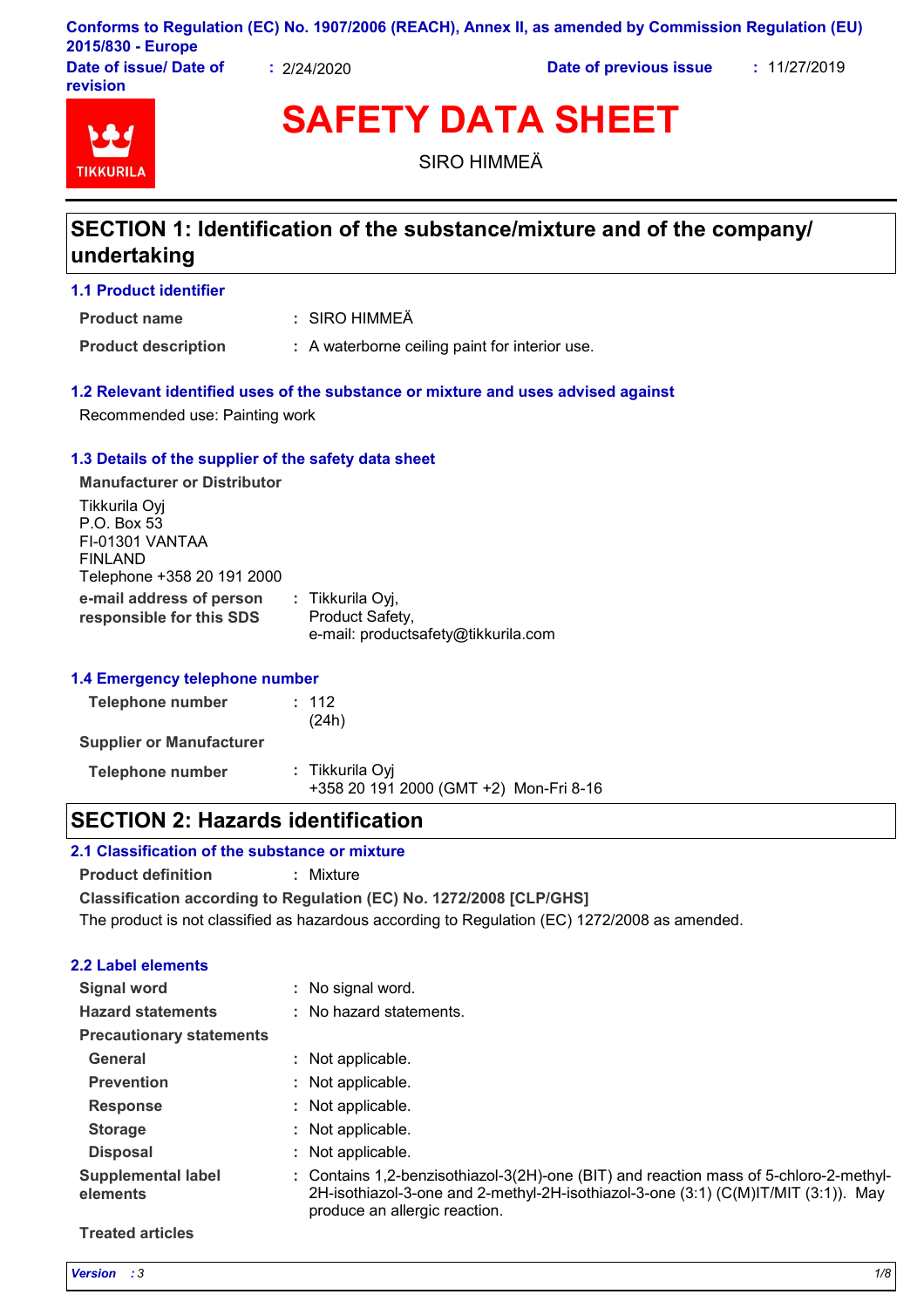This product contains a biocidal product for the preservation of the product during storage. Contains C(M)IT/MIT (3:1). Wear protective gloves. Avoid breathing mist/spray.

### **2.3 Other hazards**

**Other hazards which do : not result in classification** : None known.

### **SECTION 3: Composition/information on ingredients**

|                                                                                                                              |                                        |               | <b>Classification</b>                                                                                                                                                                                                 |              |
|------------------------------------------------------------------------------------------------------------------------------|----------------------------------------|---------------|-----------------------------------------------------------------------------------------------------------------------------------------------------------------------------------------------------------------------|--------------|
| <b>Product/ingredient</b><br>name                                                                                            | <b>Identifiers</b>                     | $\frac{9}{6}$ | <b>Regulation (EC) No.</b><br>1272/2008 [CLP]                                                                                                                                                                         | <b>Notes</b> |
| $1/2$ -benzisothiazol-3(2H)-one (BIT)                                                                                        | EC: 220-120-9<br>CAS: 2634-33-5        | < 0.05        | Acute Tox. 4, H302<br>Skin Irrit. 2, H315<br>Eye Dam. 1, H318<br>Skin Sens. 1, H317<br>Aquatic Acute 1, H400 (M=1)<br>Aquatic Chronic 2, H411                                                                         |              |
| reaction mass of 5-chloro-2-methyl-<br>2H-isothiazol-3-one and 2-methyl-<br>2H-isothiazol-3-one (3:1) (C(M)IT/<br>MIT (3:1)) | CAS: 55965-84-9<br>Index: 613-167-00-5 | < 0.0015      | Acute Tox. 3, H301<br>Acute Tox. 2, H310<br>Acute Tox. 2, H330<br>Skin Corr. 1C, H314<br>Eye Dam. 1, H318<br>Skin Sens. 1A, H317<br>Aquatic Acute 1, H400 (M=100)<br>Aquatic Chronic 1, H410 (M=100)<br><b>EUH071</b> |              |
|                                                                                                                              |                                        |               | See Section 16 for the full<br>text of the H statements<br>declared above.                                                                                                                                            |              |

There are no additional ingredients present which, within the current knowledge of the supplier, are classified and contribute to the classification of the substance and hence require reporting in this section.

There are no additional ingredients present which, within the current knowledge of the supplier and in the concentrations applicable, are classified as hazardous to health or the environment, are PBTs or vPvBs or have been assigned a workplace exposure limit and hence require reporting in this section.

Occupational exposure limits, if available, are listed in Section 8.

Notes, if applicable, refer to Notes given in Annex VI of 1272/2008/EC.

### **SECTION 4: First aid measures**

| 4.1 Description of first aid measures |                                                                                                                                                                                                      |
|---------------------------------------|------------------------------------------------------------------------------------------------------------------------------------------------------------------------------------------------------|
| General                               | : In all cases of doubt, or when symptoms persist, seek medical attention. Show this<br>safety data sheet or label to the doctor if possible.                                                        |
| Eye contact                           | : Check for and remove any contact lenses. Immediately flush eyes with plenty of<br>lukewarm water, keeping eyelids open. Continue to rinse for at least 15 minutes.                                 |
| <b>Inhalation</b>                     | : Remove to fresh air.                                                                                                                                                                               |
| <b>Skin contact</b>                   | : Wash skin thoroughly with soap and water or use recognized skin cleanser. Do<br>NOT use solvents or thinners.                                                                                      |
| Ingestion                             | : If accidentally swallowed rinse the mouth with plenty of water (only if the person is<br>conscious). If significant amounts have been swallowed or if symptoms persist,<br>seek medical attention. |

### **4.2 Most important symptoms and effects, both acute and delayed**

See Section 11 for more detailed information on health effects and symptoms.

Contains:

1,2-benzisothiazol-3(2H)-one (BIT)

reaction mass of 5-chloro-2-methyl-2H-isothiazol-3-one and 2-methyl-2H-isothiazol-3-one (3:1) (C(M)IT/MIT (3:1)) May produce an allergic reaction.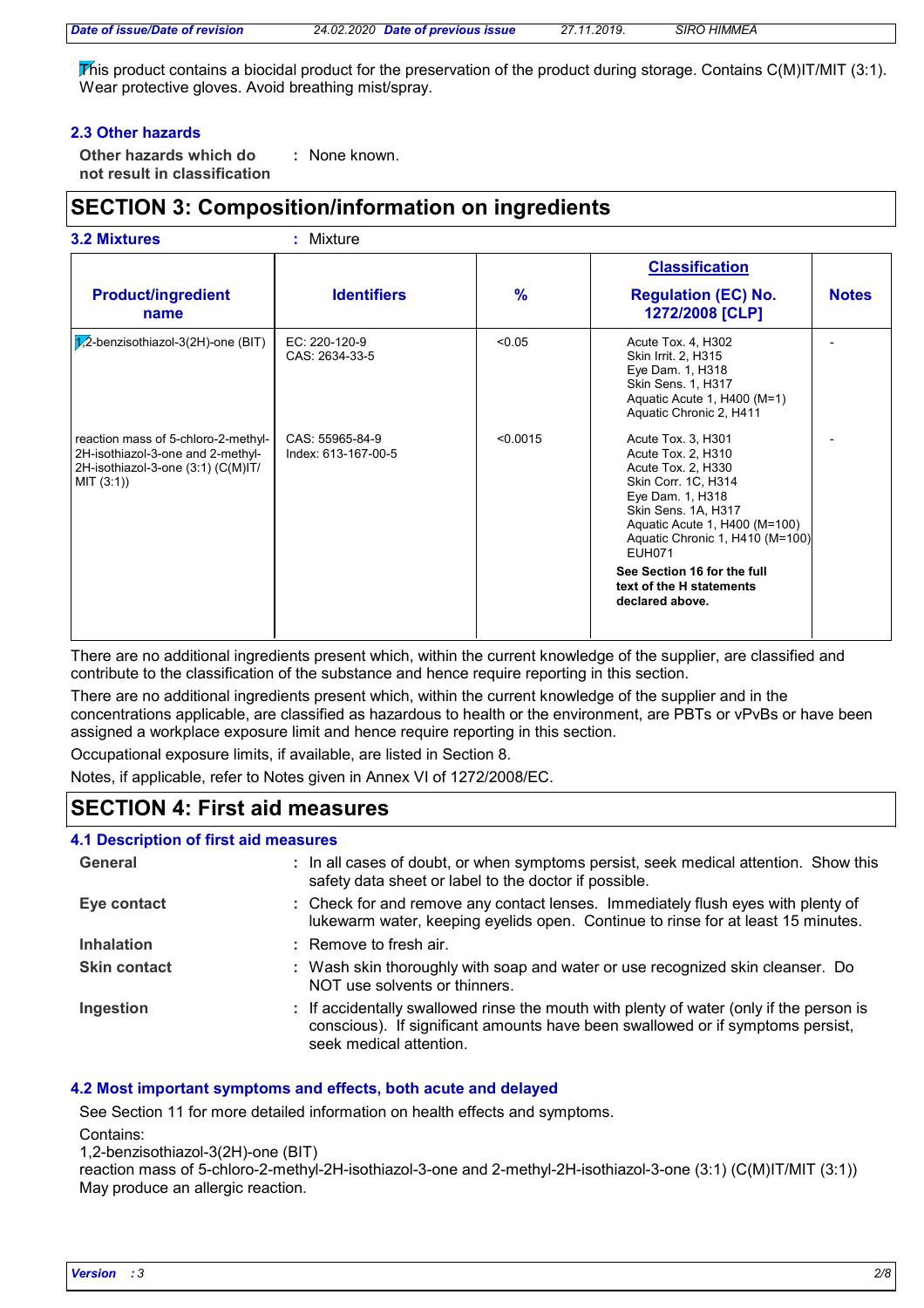*Date of issue/Date of revision 24.02.2020 Date of previous issue 27.11.2019. SIRO HIMMEÄ*

### **4.3 Indication of any immediate medical attention and special treatment needed**

None.

### **SECTION 5: Firefighting measures**

| 5.1 Extinguishing media                                  |                                                                                                                                                               |
|----------------------------------------------------------|---------------------------------------------------------------------------------------------------------------------------------------------------------------|
| <b>Suitable extinguishing</b><br>media                   | : Use an extinguishing agent suitable for the surrounding fire. Recommended:<br>Alcohol resistant foam, CO <sub>2</sub> , powders or water spray/mist.        |
| Unsuitable extinguishing<br>media                        | : Do not use a direct water jet that could spread the fire.                                                                                                   |
|                                                          | 5.2 Special hazards arising from the substance or mixture                                                                                                     |
| Hazards from the<br>substance or mixture                 | : This product is not classified as flammable. Fire will produce dense black smoke.<br>Exposure to decomposition products may cause a health hazard.          |
| <b>Hazardous combustion</b><br>products                  | : When exposed to high temperatures, hazardous decomposition products may be<br>produced, such as carbon monoxide and dioxide, smoke, oxides of nitrogen etc. |
| <b>5.3 Advice for firefighters</b>                       |                                                                                                                                                               |
| <b>Special protective actions</b><br>for fire-fighters   | : Use water spray to keep fire-exposed containers cool. Do not release runoff from<br>fire to drains or watercourses.                                         |
| <b>Special protective</b><br>equipment for fire-fighters | : Appropriate breathing apparatus may be required.                                                                                                            |

### **SECTION 6: Accidental release measures**

| <b>6.1 Personal precautions,</b><br>protective equipment and<br>emergency procedures | : Refer to protective measures listed in sections 7 and 8.                                                                                                                                                                                                               |
|--------------------------------------------------------------------------------------|--------------------------------------------------------------------------------------------------------------------------------------------------------------------------------------------------------------------------------------------------------------------------|
| <b>6.2 Environmental</b><br><b>precautions</b>                                       | : Do not allow to enter drains, water courses or soil.                                                                                                                                                                                                                   |
| 6.3 Methods and materials<br>for containment and<br>cleaning up                      | : Contain and collect spillage with non-combustible, absorbent material e.g. sand,<br>earth, vermiculite or diatomaceous earth and place in container for disposal<br>according to local regulations. Preferably clean with water or detergent. Avoid using<br>solvents. |
| 6.4 Reference to other<br><b>sections</b>                                            | : See Section 1 for emergency contact information.<br>See Section 13 for additional waste treatment information.                                                                                                                                                         |

## **SECTION 7: Handling and storage**

| 7.1 Precautions for safe<br>handling                                          | : Skin contact with the product and exposure to spray mist and vapor should be<br>avoided. Avoid contact with skin and eyes. Avoid inhalation of dust from sanding.<br>See Section 8 for information on appropriate personal protective equipment. Eating,<br>drinking and smoking should be prohibited in areas where this material is handled<br>and stored. Wash hands before breaks and immediately after handling the product.            |
|-------------------------------------------------------------------------------|------------------------------------------------------------------------------------------------------------------------------------------------------------------------------------------------------------------------------------------------------------------------------------------------------------------------------------------------------------------------------------------------------------------------------------------------|
| <b>7.2 Conditions for safe</b><br>storage, including any<br>incompatibilities | : Store in original container protected from direct sunlight in a dry, cool and well-<br>ventilated area, away from incompatible materials (see Section 10) and food and<br>drink. Keep container tightly closed. Containers that have been opened must be<br>carefully resealed and kept upright to prevent leakage. Recommended storage<br>temperature is +5°C +25°C. Do not allow to freeze. Store in accordance with local<br>regulations. |
| 7.3 Specific end use(s)                                                       | $:$ None.                                                                                                                                                                                                                                                                                                                                                                                                                                      |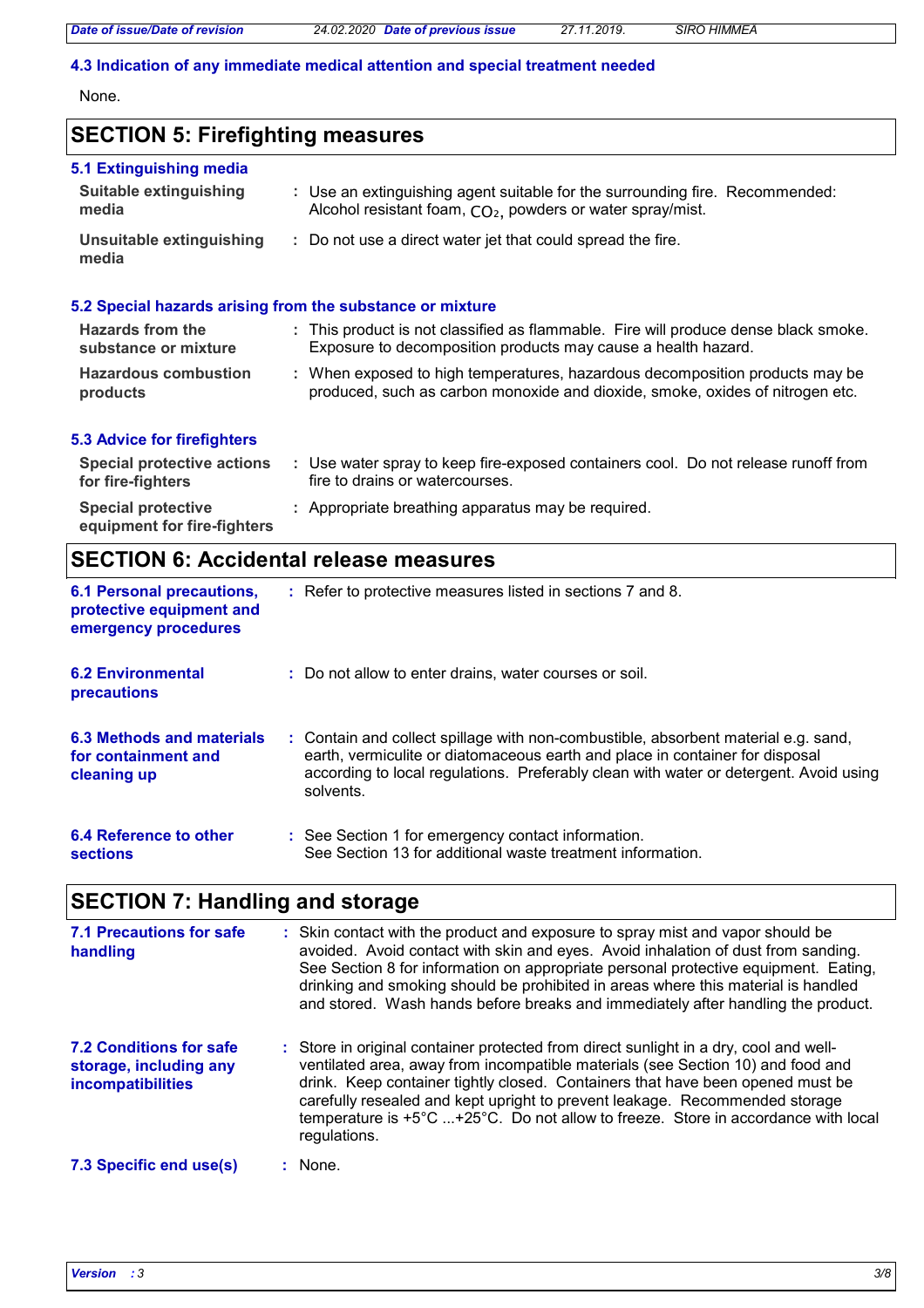### **SECTION 8: Exposure controls/personal protection**

#### **8.1 Control parameters**

No exposure limit value known. **Occupational exposure limits**

**procedures**

Recommended monitoring : If this product contains ingredients with exposure limits, personal, workplace atmosphere or biological monitoring may be required to determine the effectiveness of the ventilation or other control measures and/or the necessity to use respiratory protective equipment.

### **DNELs/DMELs**

No DNELs/DMELs available.

#### **PNECs**

No PNECs available.

### **8.2 Exposure controls**

#### **Appropriate engineering controls**

Provide adequate ventilation. Comply with the health and safety at work laws.

#### **Individual protection measures**

| <b>Eye/face protection</b>    | : Safety eyewear should be used when there is a likelihood of exposure. Use safety<br>eyewear (EN166), especially during spray-application.                                                                                                                                                                                                                                                |
|-------------------------------|--------------------------------------------------------------------------------------------------------------------------------------------------------------------------------------------------------------------------------------------------------------------------------------------------------------------------------------------------------------------------------------------|
| <b>Hand protection</b>        | : Wear protective gloves. Gloves should be replaced regularly and if there is any<br>sign of damage to the glove material. The instructions and information provided by<br>the glove manufacturer on use, storage, maintenance and replacement must be<br>followed.<br>Recommended glove material (EN374):<br>> 8 hours (breakthrough time): nitrile rubber<br>Not recommended: PVA gloves |
| <b>Skin protection</b>        | : Wear appropriate personal protective clothing to prevent skin contact.                                                                                                                                                                                                                                                                                                                   |
| <b>Respiratory protection</b> | : If ventilation during spray-application is inadequate, use respirators with<br>combination filter AP, gas/dust filter (EN405:2001). Wear a respirator with type P2<br>filter during sanding (EN149:2001). Be sure to use an approved/certified respirator<br>or equivalent. Check that mask fits tightly and change filter regularly.                                                    |

### **SECTION 9: Physical and chemical properties**

| 9.1 Information on basic physical and chemical properties |                                                                                            |
|-----------------------------------------------------------|--------------------------------------------------------------------------------------------|
| <b>Appearance</b>                                         |                                                                                            |
| <b>Physical state</b>                                     | : Liquid.                                                                                  |
| Color                                                     | : Various                                                                                  |
| Odor                                                      | $:$ Mild.                                                                                  |
| <b>Odor threshold</b>                                     | : Not relevant for the hazard assessment of the product.                                   |
| рH                                                        | : Not relevant for the hazard assessment of the product.                                   |
| Melting point/freezing point                              | $: 0^{\circ}$ C (water)                                                                    |
| Initial boiling point and<br>boiling range                | $: 100^{\circ}$ C (water)                                                                  |
| <b>Flash point</b>                                        | : > 100 °C                                                                                 |
| <b>Evaporation rate</b><br>Flammability (solid, gas)      | : Not relevant due to the nature of the product.<br>: Not applicable. Product is a liquid. |
| Upper/lower flammability or<br>explosive limits           | : Not relevant due to the nature of the product.                                           |
| Vapor pressure                                            | : 3.2 kPa [room temperature] (water)                                                       |
| <b>Vapor density</b>                                      | : Not relevant for the hazard assessment of the product.                                   |
| <b>Density</b>                                            | : $1.3$ g/cm <sup>3</sup>                                                                  |
| Solubility(ies)                                           | : Miscible in water.                                                                       |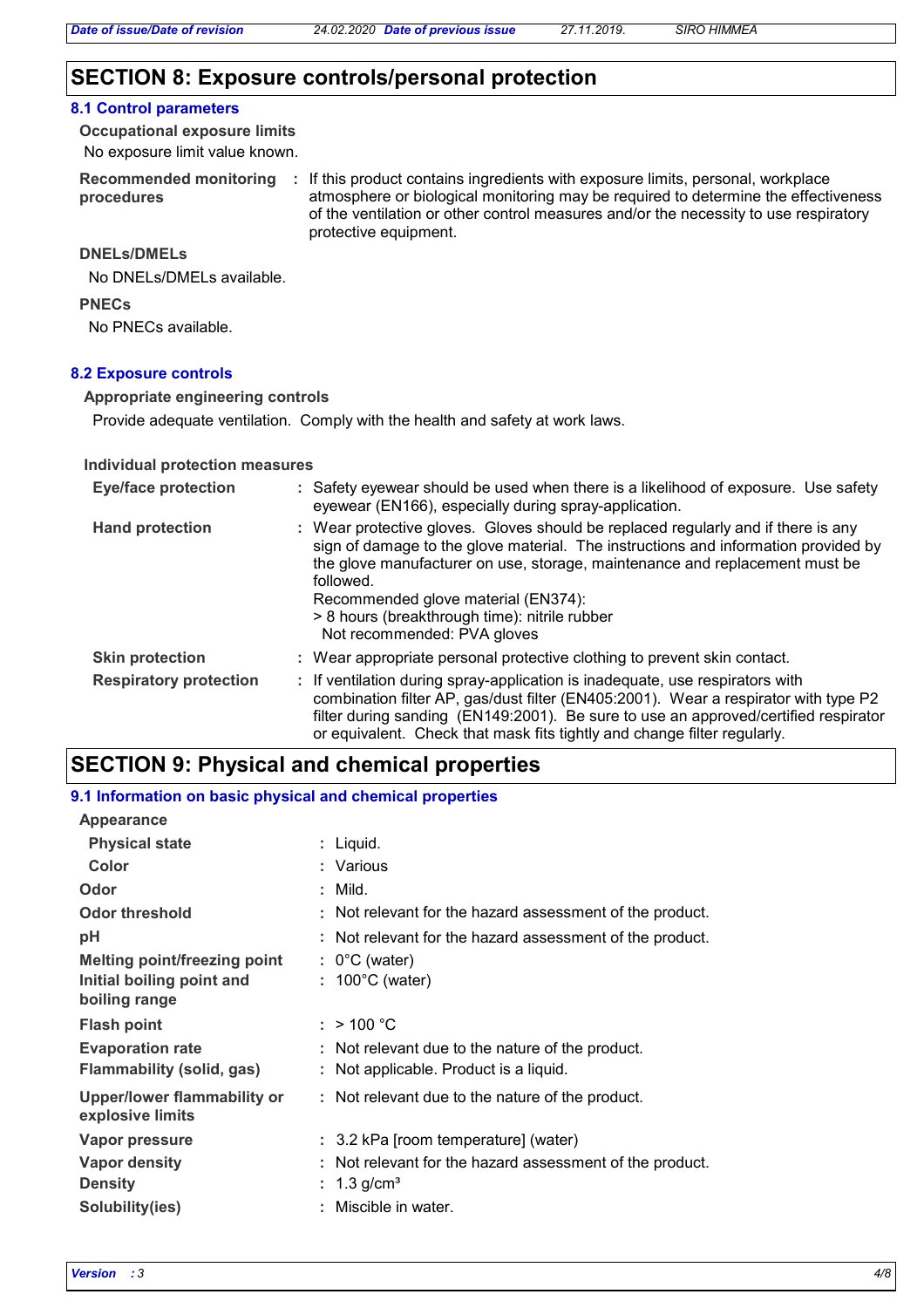| Date of issue/Date of revision                                     | 24.02.2020 Date of previous issue                        | 27.11.2019. | <b>SIRO HIMMEÄ</b> |  |
|--------------------------------------------------------------------|----------------------------------------------------------|-------------|--------------------|--|
| <b>Partition coefficient: n-octanol/ : Not available.</b><br>water |                                                          |             |                    |  |
| <b>Auto-ignition temperature</b>                                   | : Not relevant due to the nature of the product.         |             |                    |  |
| <b>Decomposition temperature</b>                                   | : Not relevant for the hazard assessment of the product. |             |                    |  |
| <b>Viscosity</b>                                                   | : Not relevant for the hazard assessment of the product. |             |                    |  |
| <b>Explosive properties</b>                                        | : No explosive ingredients present.                      |             |                    |  |
| <b>Oxidizing properties</b>                                        | : No oxidizing ingredients present.                      |             |                    |  |
|                                                                    |                                                          |             |                    |  |

### **9.2 Other information**

No additional information.

| <b>SECTION 10: Stability and reactivity</b>     |  |                                                                                                                                                               |
|-------------------------------------------------|--|---------------------------------------------------------------------------------------------------------------------------------------------------------------|
| <b>10.1 Reactivity</b>                          |  | $\therefore$ See Section 10.5.                                                                                                                                |
| <b>10.2 Chemical stability</b>                  |  | : Stable under recommended storage and handling conditions (see Section 7).                                                                                   |
| 10.3 Possibility of<br>hazardous reactions      |  | : Under normal conditions of storage and use, hazardous reactions will not occur.                                                                             |
| <b>10.4 Conditions to avoid</b>                 |  | : Avoid extreme heat and freezing.                                                                                                                            |
| 10.5 Incompatible materials                     |  | : Keep away from the following materials to prevent strong exothermic reactions:<br>oxidizing agents<br>strong acids<br>strong alkalis                        |
| <b>10.6 Hazardous</b><br>decomposition products |  | : When exposed to high temperatures, hazardous decomposition products may be<br>produced, such as carbon monoxide and dioxide, smoke, oxides of nitrogen etc. |

### **SECTION 11: Toxicological information**

### **11.1 Information on toxicological effects**

There is no testdata available on the product itself.

The product is not classified as hazardous according to Regulation (EC) 1272/2008 as amended.

Long term exposure to spray mist may produce respiratory tract irritation. Prolonged or repeated contact can defat the skin and lead to irritation, cracking and/or dermatitis.

### **Acute toxicity**

| <b>Product/ingredient name</b>                                                                                                     | <b>Result</b> | <b>Species</b> | <b>Dose</b>        | <b>Exposure</b> |
|------------------------------------------------------------------------------------------------------------------------------------|---------------|----------------|--------------------|-----------------|
| $ \overline{1/2}$ -benzisothiazol-3(2H)-<br>one (BIT)                                                                              | ILD50 Oral    | Rat            | 1020 mg/kg         |                 |
| reaction mass of 5-chloro-<br>2-methyl-2H-isothiazol-<br>3-one and 2-methyl-2H-<br>$ isothiazol-3-one(3:1)(C(M)) $<br>IT/MIT (3:1) | ILD50 Oral    | Rat            | $53 \text{ mg/kg}$ |                 |

### Not classified.

### **Irritation/Corrosion**

Not classified.

### **Sensitization**

The product is not classified as sensitizing by skin contact, but it contains following preservatives or other biocides which may produce an allergic reaction:

1,2-benzisothiazol-3(2H)-one (BIT)

**Mutagenicity** reaction mass of 5-chloro-2-methyl-2H-isothiazol-3-one and 2-methyl-2H-isothiazol-3-one (3:1) (C(M)IT/MIT (3:1))

### Not classified.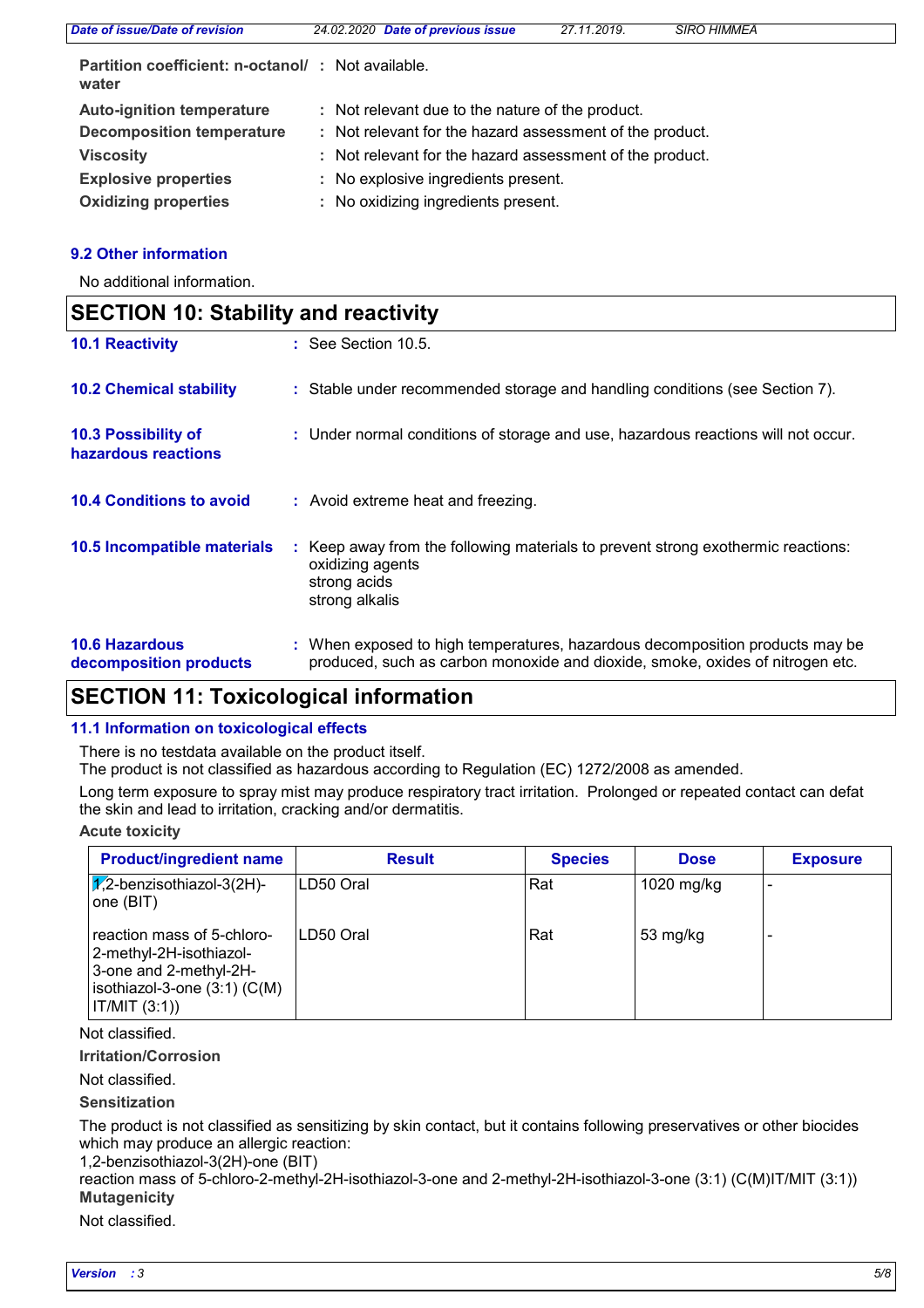| Carcinogenicity                                    |
|----------------------------------------------------|
| Not classified.                                    |
| <b>Reproductive toxicity</b>                       |
| Not classified.                                    |
| <b>Teratogenicity</b>                              |
| Not classified.                                    |
| Specific target organ toxicity (single exposure)   |
| Not classified.                                    |
| Specific target organ toxicity (repeated exposure) |
| Not classified.                                    |
| <b>Aspiration hazard</b>                           |
| Not classified.                                    |

### **SECTION 12: Ecological information**

Ecological testing has not been conducted on this product. Do not allow to enter drains, water courses or soil.

The product is not classified as environmentally hazardous according to Regulation (EC) 1272/2008.

### **12.1 Toxicity**

| <b>Product/ingredient name</b>                   | <b>Result</b>        | <b>Species</b>               | <b>Exposure</b> |
|--------------------------------------------------|----------------------|------------------------------|-----------------|
| $\sqrt{x}$ ,2-benzisothiazol-3(2H)-<br>one (BIT) | Acute EC50 0.36 mg/l | Algae - Skeletonema costatum | 172 hours       |
|                                                  | Acute LC50 0.74 mg/l | Fish                         | 196 hours       |

### **12.2 Persistence and degradability**

| <b>Product/ingredient name</b>                                                                                                       | <b>Aquatic half-life</b> | <b>Photolysis</b> | Biodegradability |
|--------------------------------------------------------------------------------------------------------------------------------------|--------------------------|-------------------|------------------|
| Freaction mass of 5-chloro-<br> 2-methyl-2H-isothiazol-<br>3-one and 2-methyl-2H-<br>$ isothiazol-3-one(3:1)(C(M)) $<br> IT/MIT(3:1) | $\overline{\phantom{a}}$ |                   | Readily          |

| <b>12.3 Bioaccumulative</b> | : No specific data. |
|-----------------------------|---------------------|
| potential                   |                     |

# **12.4 Mobility in soil**

| <b>Soil/water partition</b>    | : Not available. |
|--------------------------------|------------------|
| coefficient (K <sub>oc</sub> ) |                  |
| Mobility                       | : Not available. |

### **12.5 Results of PBT and vPvB assessment**

This mixture does not contain any substances that are assessed to be a PBT or a vPvB.

#### **12.6 Other adverse effects :**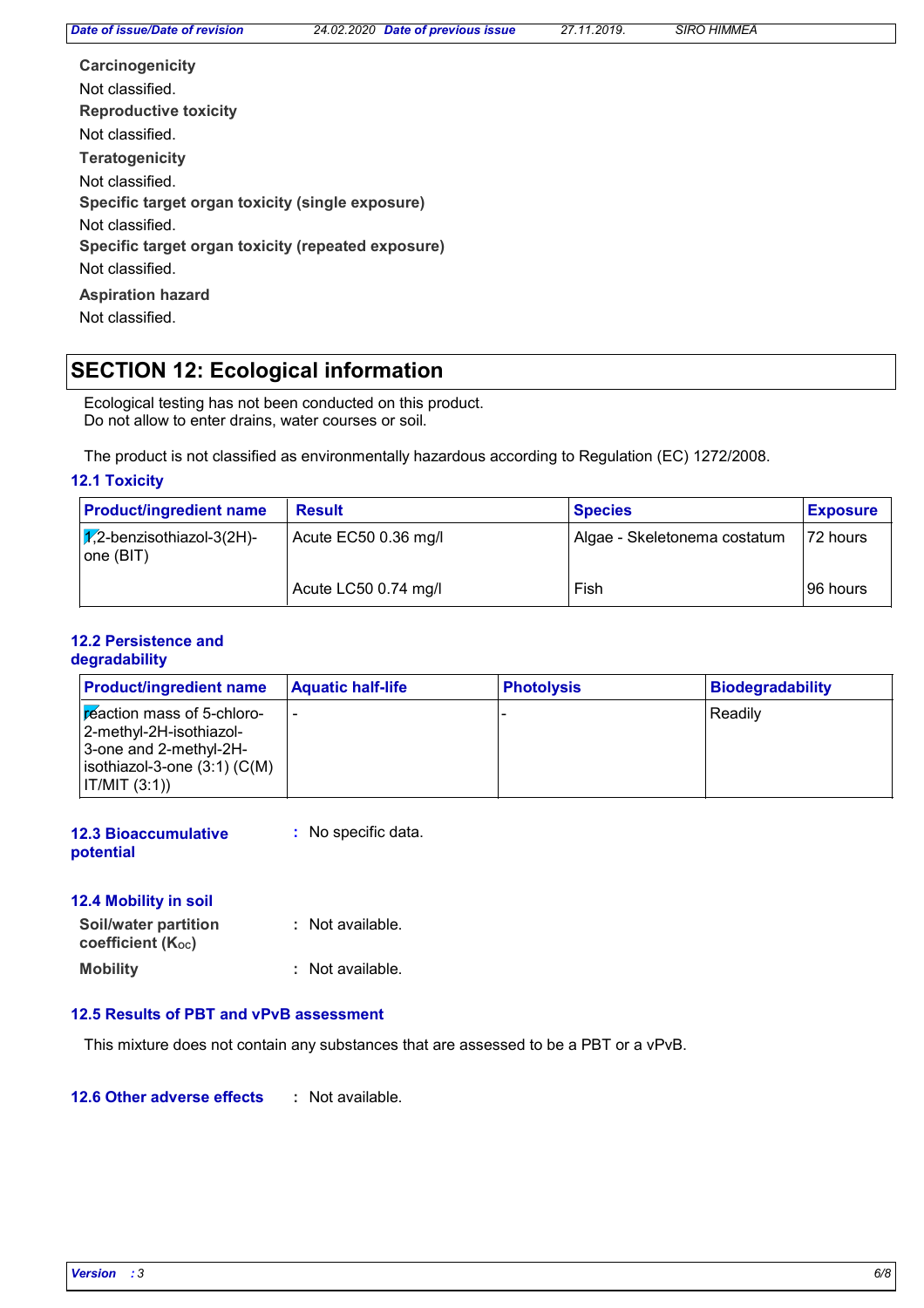### **SECTION 13: Disposal considerations**

#### **13.1 Waste treatment methods**

#### **Product**

```
Methods of disposal :
```
Remove as much product as possible from the tools before cleaning. Liquid residue must not be emptied into drains or sewage system, but handled in accordance with national regulations. Product residues should be left at special companies which have permission for gathering this kind of wastes.

#### **European waste catalogue (EWC)**

| Waste code | <b>Waste designation</b>                                       |
|------------|----------------------------------------------------------------|
| 08 01 12   | waste paint and varnish other than those mentioned in 08 01 11 |

If this product is mixed with other wastes, the original waste product code may no longer apply and the appropriate code should be assigned. For further information, contact your local waste authority.

### **Packaging**

| <b>Methods of disposal</b> | : Empty packaging should be recycled or disposed of in accordance with national |
|----------------------------|---------------------------------------------------------------------------------|
|                            | requlations.                                                                    |

**Special precautions :**

No additional information.

### **SECTION 14: Transport information**

This product is not regulated for carriage according to ADR/RID, IMDG, IATA.

|                                           | <b>ADR/RID</b> | <b>IMDG</b>    | <b>IATA</b>    |
|-------------------------------------------|----------------|----------------|----------------|
| 14.1 UN number                            | Not regulated. | Not regulated. | Not regulated. |
| 14.2 UN proper<br>shipping name           | ۰              |                |                |
| <b>14.3 Transport</b><br>hazard class(es) | ۰              |                |                |
| 14.4 Packing<br>group                     |                |                |                |
| 14.5<br><b>Environmental</b><br>hazards   | No.            | No.            | No.            |

# **user**

**14.6 Special precautions for : Transport within user's premises: always transport in closed containers that are** upright and secure. Ensure that persons transporting the product know what to do in the event of an accident or spillage.

| <b>14.7 Transport in bulk</b> | : Not available. |
|-------------------------------|------------------|
| according to IMO              |                  |
| <b>instruments</b>            |                  |

### **SECTION 15: Regulatory information**

**Other EU regulations Europe inventory :** At least one component is not listed. **15.1 Safety, health and environmental regulations/legislation specific for the substance or mixture EU Regulation (EC) No. 1907/2006 (REACH) 15.2 Chemical Safety Assessment** This product contains substances for which Chemical Safety Assessments are still **:** required. **VOC Directive :** This product is in scope of Directive 2004/42/CE.